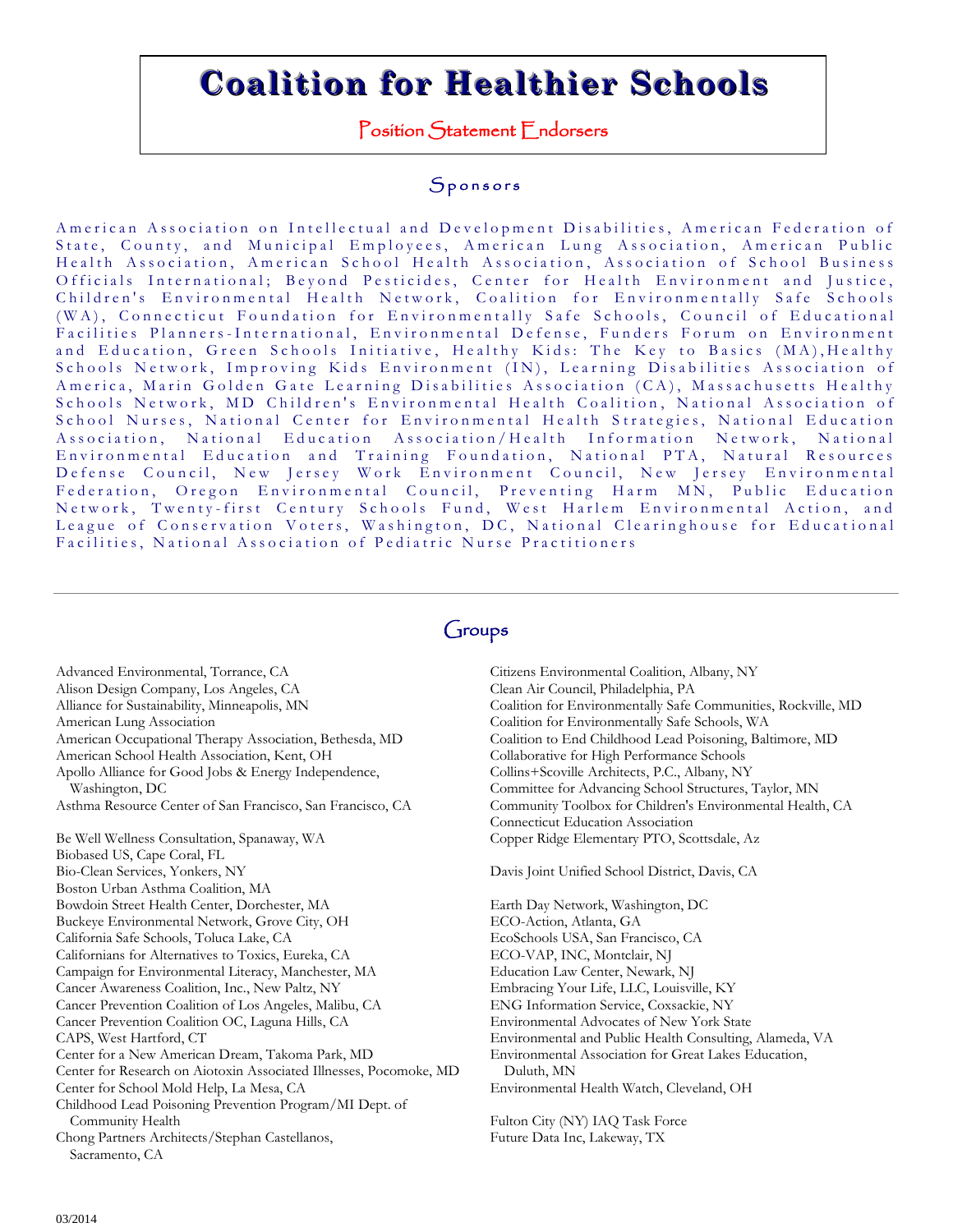Global Green, Santa Monica, CA Glynn Environmental Coalition, Brunswick, GA Greater Newark Conservancy, NJ Green Clean Inc., Westlake, OH Green Schools Initiative, CA Green Seal, Inc., Washington DC GREENGUARD Environmental Institute, Atlanta, GA

Health and Environmental Issues, Glenwood, MD Health Impact, Seattle, WA Healthy Building Network, Washington, DC Healthy-Communications.com Healthy Children's Organizing Project/Consumer Action, San Francisco, CA Healthy Homes Network of Greater Kansas City Healthy Living Foundation, Jupiter, FL Herndon (VA) High School Students Against Global Abuse-HHS SAGA

Illinois Caucus for Adolescent Health, Chicago, IL Informed Choices, Slidell, LA Integrated Healthy Environments, Orlando, FL Isles, Inc., Trenton, NJ

KEMA, Inc., Oakland, CA KHS Clean Air Committee, Westport, CT Kids for Saving Earth, MN

LDA of WNY, Kenmore, NY League of Conservation Voters, Washington, DC Learning Disabilities Association of Maine Liberty Healthy Schools Healthy Kids, Liberty, NY Literacy for Environmental Justice, San Francisco, CA

MADSEN/OCHOA Architecture & Interior Design, Chicago, IL Maryland Association for Environmental and Outdoor Education, Westminster, MD Massachusetts Association for the Chemically Injured Massachusetts Association of Special Education Parent Advisory Councils, Sharon, MA Massachusetts Coalition for Occupational Safety and Health Massachusetts PTA Massachusetts Teachers Association, Lowell, MA MIKROKleen USA, Inc., Mandan, ND Minnesota Children's Health Environmental Coalition, Hopkins, MN Mississippi 2020 Network, Jackson MS Moms Exec, Orlando, Fl Montana Environmental Information Center Massco, Norwood, MA

National Association of Pediatric Nurse Practitioners, Cherry Hill, NJ National Clearinghouse for Educational Facilities, Washington, DC New Jersey Citizen Action New York Committee on Occupational Safety and Health, NY, NY New York Lawyers for the Public Interest, NY, NY New York State Association of School Nurses New York State PTA New York State School for the Blind, Batavia, NY New York State United Teachers

Next Generation, Portland, OR Next Generation Choices Foundation, Pittsburgh, PA NH Partnership for High Performance Schools Nutrition and Kids, Laguna Beach, CA

Office of Environmental Health Assessments, Olympia, WA Ohio Fair Schools Campaign, Athens, OH Ohio Help End Lead Poisoning (Ohio HELP) Orange County Public Schools, Orlando, FL

Parents and Communities United for Education, Jersey City, NY Parents for Nontoxic Alternatives, Washington, DC Partnership Effort for the Advancement of Children's Health (PEACH), Durham, NC Peckham & Wright Architects, Columbia, MO Product Awareness Consulting, Eugene, OR PublicsRightToKnow, Malibu, CA

R&D Supply, Inc., Auburn, WA Racine Industries, Inc., Racine, WA Reflections of Nature, Flowery Branch, GA ReSource for Health, Louisville, KY Responsible Purchasing Network Retec Group, Inc., New Haven, CT

Safe Minds, Tyrone, GA Safer Pest Control Project, Chicago, IL School Mold Help, La Mesa, CA Seaway Supply Co., Melrose Park, IL SFCS Environmental, Inc., Hallandale Beach, FL Shaw Middle School, Philadelphia, PA SimplePureClean, Short Beach, CT SJ Environmental Justice Alliance, Camden, NJ South Bronx (NY) Clean Air Coalition

Tamalpais Nature Works, San Rafael, CA Toxics Action Center Campaigns, Boston, MA Toxics Information Project (TIP), Providence, RI Trenton (NJ) Coalition for Healthy Schools TRESPA North America Ltd, Leesburg, VA Turtle Clan Environment Testing, Inc., Stratford, CT Twin Cities InfoLine, Minneapolis, MN

University of Illinois at Chicago, School of Public Health, Chicago, IL US Metro Group, Inc., Dallas, TX

Valley Watch, Inc., Evansville, IN

Washington Twp- Parents Who Care, Sewell, NJ Weare Advocacy, Weare, NH Wellness in the Schools, New York, NY Wellness Lifestyle Group, Boca Raton, FL Western New York Council on Occupational Safety and Health, Buffalo, NY WorkUSAmerica, Oakland, CA World Tai Chi Association, Walla Walla, DC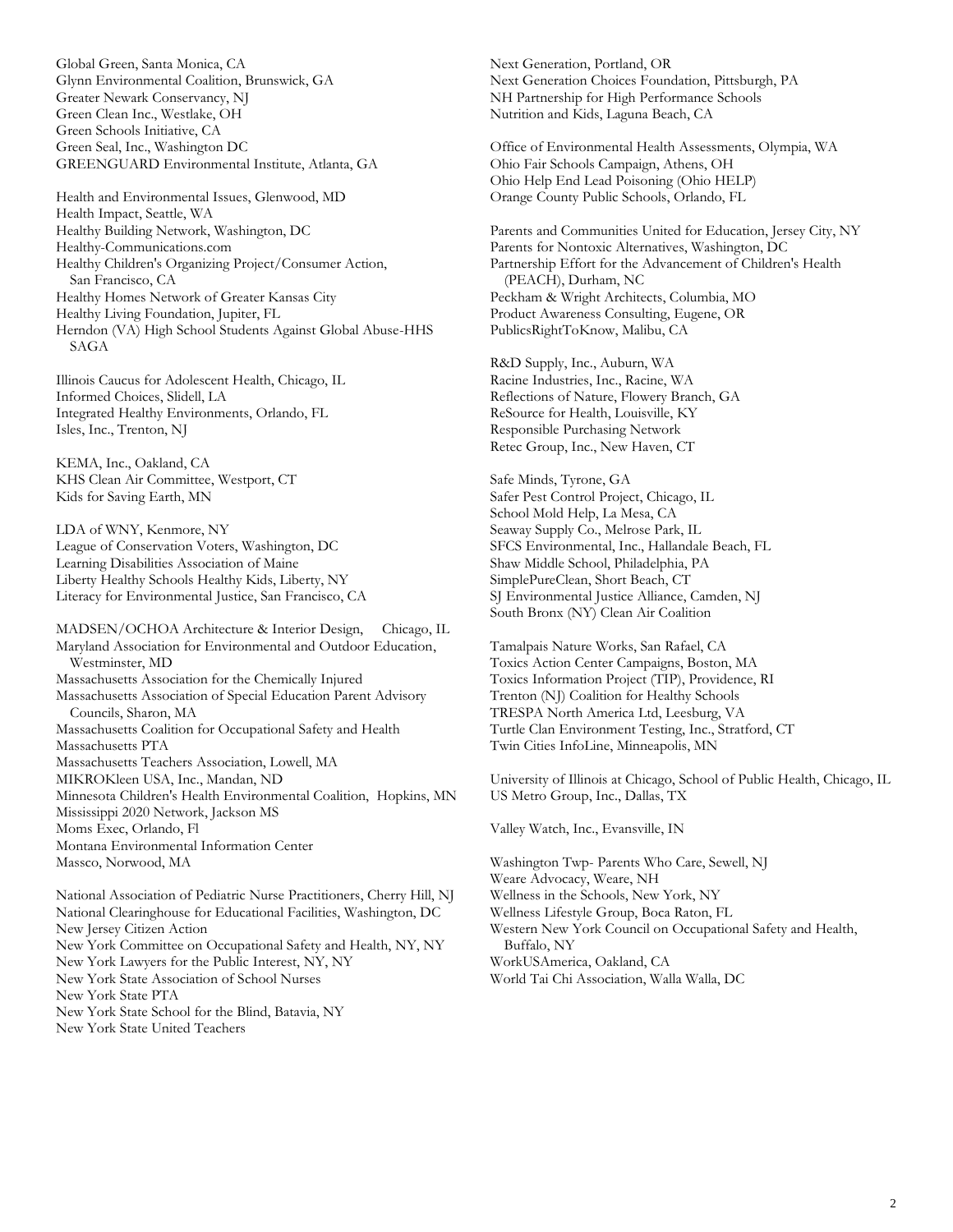## International Groups

Beirut Arab University Neighbourhood, Beirut Biozyme Brasil Ind Ecodecientes Ltda., Sao Paulo, Brazil Brain Gym Arabia, Dammam, Saudi Arabia Canadians for a Safe Learning Environment, Halifax Nova Scotia, Canada Defense Greenside Up, Cosimo Lucchese, APO, AE Indoor Air Healthy, Pretoria, South Africa Jewish Family Services, Montreal, Canada Mexico Pediatric Environmental Health Specialty Unit (PEHSU), Enrique Cifuentes, MD. PhD,

Director, Cuernavaca, Morelos, México

Mothers Against Drugs, Gold Coast, QLD National Toxics Network, Canberra, ACT, Australia School Health Annual Report Programme, Safdarjung Enclave, New Delhi, Delhi/ INDIA SDSM School for Excellence, Nand Singh, Sidhgora, Agrico, Jamshedpur Singapore International School, Aberdeen, Hong Kong WCDSB, Cambridge, ON, Canada We the Greens, Tbilisi, Georgia Windsor Safety Maintenance, Windsor, ON, Canada Univeral Versatile Society of India, Washim Maharashtra, India

## Individuals (organization for identification purposes only)

Arelys Abarca, San Jose, Costa Rica Scott Abrams, Ossining, NY LuQman Abdullah, Philadelphia, PA Asegul Acar-Dreyer, Falls Church, VA Maria Acebal, Bethesda, MD Christine Ackerson, Cedar Park, TX Christina Acosta-Cardenale, Shelton, CT Kelly Adams, Madison, WI Jon Ahlbrand, Auburn Hills, MI Sally Aikin, Orlando, FL Cheryl Albert, New Park, PA Lance Albritton, Blue Springs, MO Jonathan Aldis, Plano, TX Adelina Alegria, Los Angeles, CA Wendy Aleman (Air Technology Soloutions, Inc.), Burlington, NJ Darryl Alexander, (American Federation of Teachers), Washington, DC Linda Allen, Utica, NY Chad Allison, Mt. Olive, IL Donna Allie, Philadelphia, PA Kelly Anaya, Pueblo, CO Peter Anderson, Bellingham, WA Linda Anderson, Modesto, CA Thomas Angell, Spokane, WA Suzanne Anthony, Troy, NY Nancy Antonini, Frankfort, Il Amy Ansehl, Valhalla, NY Karla Armenti, Bedford, NH Sarah Arnold, Navarre, FL Amber Arnseth, Rogers, MN Gary Arthur, Renton, WA Amanda Ashbee, Dowringtown, PA Stephen Ashkin (The Ashkin Group), Bloomington, IN Irene Aspras, Danbury, CT Alexander Atallah, Scottsdale, AZ Vincent Autieri, Olean, NY Lilian Avak, Glendale, CA Laura Avery, Berkley, MI Joanne Avoletta, Torrington, CT Julia Ayzman Rand, New York, NY Amanda Badger, Orlando, FL

Gilbert Bailey, Aurora, CO Louise Bagi, New York, NY Robert Bailey, Mentor, OH Linda Baker, Farlington, KS Mary Baker, Austin TX

Martin Baldwin, Elmira Heights, NY Meagan Baldwin, Newton, KS Laurel Ball, Washington, DC Shellyann Banwarie, Stone Mountain, GA Terri and Charlie Barbuti, Liberty, NY Theodore Barklage, Earth City, MO Darlene Barnes, Langhorne, PA Claire Barnett, MBA, Saratoga Springs, NY Kendra Barnett, Mobile, AL Christine Barr, East Greenbush, NY Markus Barter, Portland, TX Carol Bass, Alexandria, VA Nancy Baron, New York, NY Barbara Bartlett, Duxbury, MA Whitlynn Battle, Birmingham, AL Christina Bauer, Washington, DC Pamela Bauer, Bowie, MD Noreen Bayer, Pittsburgh, PA Shauna Baze, Fallon, NV Tinah Bazin-Quintana, Burlington, VT Mike Beam, Edmonds, WA Melissa Bechtel, Selinsgrove, PA Kathy Beers, Ballston Spa, NY Judy Behrens, Ardsley, NY Brooke Beloso, Indianapolis, IN Shelley Bengtson, Omaha, NE Natalie Benoit, Oak Creek, WA Joseph Bernardi,, Lincolndale, NY Ann Berne-Rannow, Chaska, MN Barbara Berney, New York, NY Deanna Bernstein, Olive Branch, MS Darelene Berube, Worcester, MA Michelle Bexelius, Santa Barbara, CA Ralph Bicknese (Hellmuth + Bicknese Architects), St. Louis, MO Diana Bishop, Commack, NY Julia Bishop, Chicago, IL Jeanne Black, Darlington, WI Ann Blake, Alameda, CA Patricia Blakeney-Whack, Philadelphia, PA Doug Blakey, Toronto, ON, Canada Joshua Blatt, Brooklyn, NY Shannon Bloemker, Winchester, MA Peter Blue, Manchester, England Joshua Blum, New York, NY Terry Blume, Oceanside, CA Amy Bocage, Tucson, AZ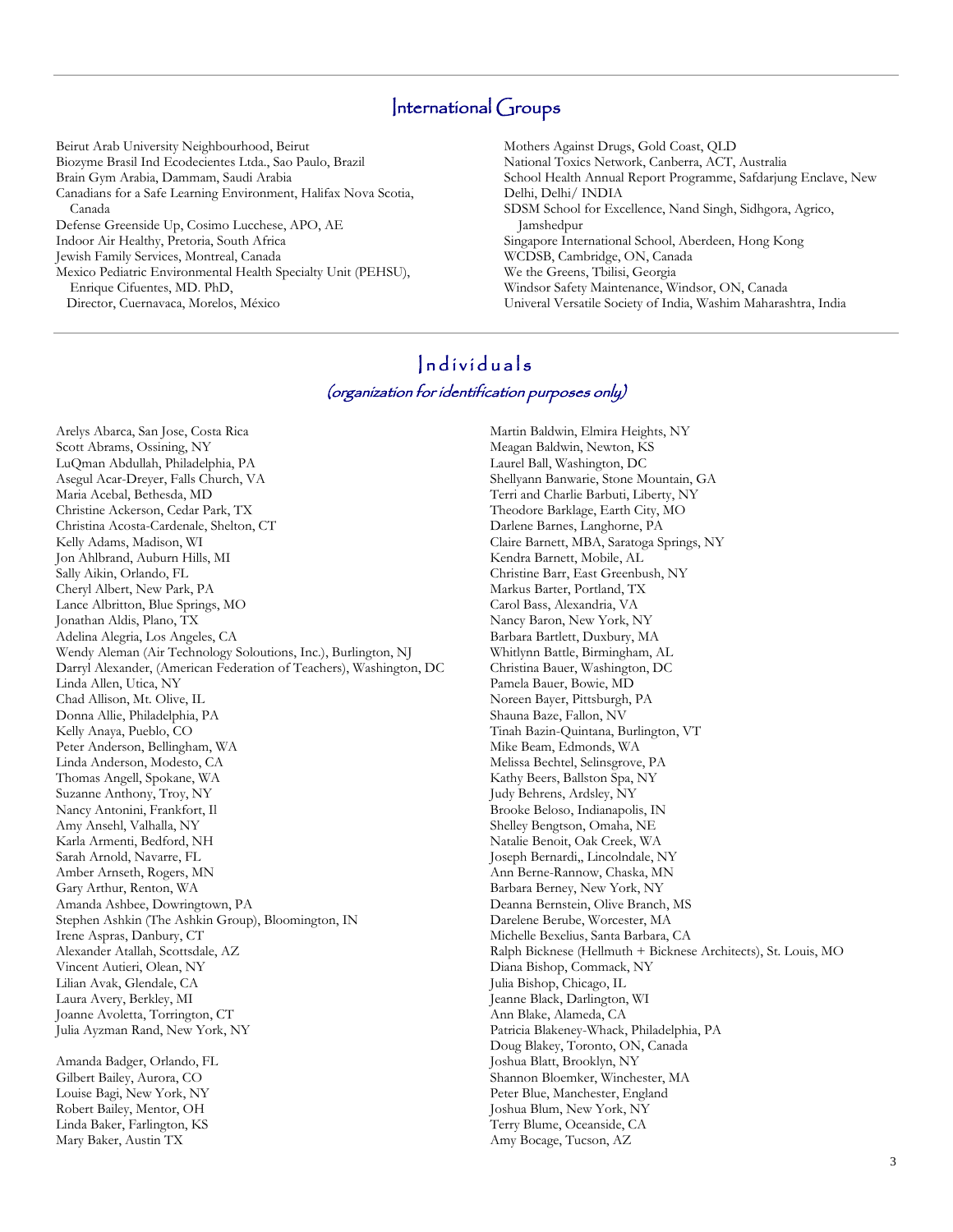Karen Boekschoten, Asheville, NC Phil Boese, Gaviota, CA Stephen Boese, Schenectady, NY Phil Boise, Gaviota, CA Lauren Bolline, Metuchen, NJ Mark Bonanno, Kingston, MA William Bostic (Pennsylvania's State Public School Building Authority), Wormleysburg, PA Michael Botts, Markle, IN Judith Boucher, Vernon, CT Johna Boulafentis, Lapwai, ID Makeba Boulware, Canton, MI Carolyn Bowles (AFSCME), Clinton, MD Elisa Boxer, Scarborough, ME Patricia Boye, Stowe, MA Kelly Bradshaw, Fort Lauderdale, FL Kathryn Brady, Rumson, NJ Elvira Brankov, Albany, NY Alice Braunstein, Staten Island, NY Barbara Brearley, Rockingham, NC Roger Breithaupt, Simi Valley, CA Barbara Brenner, New York, NY Dan Bridges, Sacramento, CA Michael Brill, New Berlin, WI Joe Brinkman, Imperial, MO Nancy Britt, Anthem, AZ Greg Brodie, Smithtown, NY Bill Brodt, Silver Spring, MD Debbie Bronikowski, Summit, NJ Angela Brown, Sublimity, OR Brenda Brown, Annapolis, MD Catherine Brown, Washington, DC Jeff Brown, Johnstown, NY Kelvin Brown, Hueytown, AL Lucy Brown (Wisconsin Education Association Council), Madison, WI Shena Brown, West Orange, NJ April Bruce-Stewart, Lenexa, KS Dennis Brunn, Trenton, NJ Richard Brunson, Eatontown, NJ Joe Bryan, Topeka, KS Buck Buchanan, Montgomery, AL Vicki Buchert, Spirit Lake, ID Jennifer Buchholz, Stamford, CT Richard Buker, Clinton, IN Frank Burdette, Decatur, GA Marianne Burdick (Putnam County Department of Health), Brewster, NY Julie Burgo, Pittsburgh, PA Cathy Burke, King of Prussia, PA Johnny Burke, Chapin, SC Wayne Burkey, New York, NY Kathleen Burns, Lexington, MA Jeremy Burnworth, Brook.lyn, NY Len Busha, Westborough, MA Rafael Cabral, Bronx, NY Derrick Cagins, Byram, MS Maria Calvetti, Silver Spring, MD Jessica Cameron, Peekskill, NY Mary Campbell, Hyde Park, MA Pamela Campbell, Addison, TX Rhonda Campbell, Hermosa Beach, CA Sonia Campos, Los Angeles, CA Jorine Campopiano, Los Angeles, CA Glenn Canady, Irving, TX Jorine Canady, Irving, TX Amy Caraballo, Hermitage, PA Charity Carbine, Hobart, IN Debra Carey, Buffalo, NY Jennifer Caronna, Long Beach, CA

Mike Boeck, Baltimore, MD

Christine Carpenter, Cedar Falls, IA Deborah Carrier, Torrington, CT Ricardo Carrillo, Riviera Beach, FL Karen Carroll, North Andover, MA Kevin Carstens, (Advisor-Yahoo sickbuilding support group), Clarkesville, GA Paul Casciotti, Jacksonville, NC Vinicius Castagnola, Jackson Heights, NY Ken Ceder, Santa Barbara, CA Angelo Cerasulo, Brooklyn, NY Kimberly Cerra (CK Websites), Langley, WA Reeve Chace, (Mout Sinai School of Medicine) New York, NY Stephanie Chalupka, Grafton, MA Adah Chan, Cambridge, MA Maralyn Chase (Member, State of Washington Legislature), Shoreline, WA Reeve Chase, New York, NY Chan Chastain, Miami, FL Nancy Chatteinier, Sacramento, CA Carol Lynn Chevalier, Albany, NY Barbara Cheyney, Mount Vernon, WA Andy Chisholm, Millersville, MD Connie Christenson, Atlanta, GA Marilena Christodoulou (fmr President, Stuyvesant HS Parent Assn.), New York, NY Gaylord W. Christopher, AIA (Architecture for Education), Pasadena, CA Michael Clara, Salt Lake City, UT Summer Clayton, Moscow, ID Roberta Cliff (East Valley School District), Spokane, WA Regina Clifton, Long Beach, CA Sharon Cline, Jasper, TN Robert Closson, Lodi, CA Aimee Code, Eugene, OR Cathleen Colby, San Diego, CA Steve Cole (Seattle Public Schools), Seattle, WA Christine Colella, Wilmington, VT Tina Colella, Medford, NJ Glen Colello, Southport, CT Christina Coleman, Duluth, GA Mollie Coleman, Albany, NY Zoraida Colon, Bronx, NY Matthew Comai, Concord, NH Betsy Combier, New York, NY Matthew Conlon, Lawrence, MA Ginger Connelly (Crosswalk Learning Pathways), Hesperia, CA Lesley Constable, Madrid, NM Mark Conte (New Jersey Schools Development Authority), Trenton, NJ Shan Cook, Ann Arbor, MI Linda Coolen, Needham, MA LuAnn Cooley, Social Circle, GA Judy Cooper, Goldon, CO Mark S. Cooper, Ph.D. (University of Washington), Seattle, WA Kevin Corby, Painted Post, NY Josephina Cornejo (Alameda County Lead Poisoning Prevention Program), Oakland, CA Susan Coronis, Alexandria, VA Colee Corso, Maple, NC Sheri Costa, East Taunton, MA Linda Countryman, Stillwater, MN Deborah, Couzens, Timberlea, Nova Scotia Lisa Crane, Paradise, NL, Canada Priscilla Crawford, Naples, NY David Cressy, Merrimac, MA Deanna Culberson, Shelby, MI Lea Cullen Boyer, Hastings on Hudson, NY Adam Cumberworth, Nottingham, MD Shana Cumberworth, Owings Mills, MD Amandilo Cuzan, Chicago, IL Bernie Daily, Rochester, NY

Michelle Dake, Kansas City, KS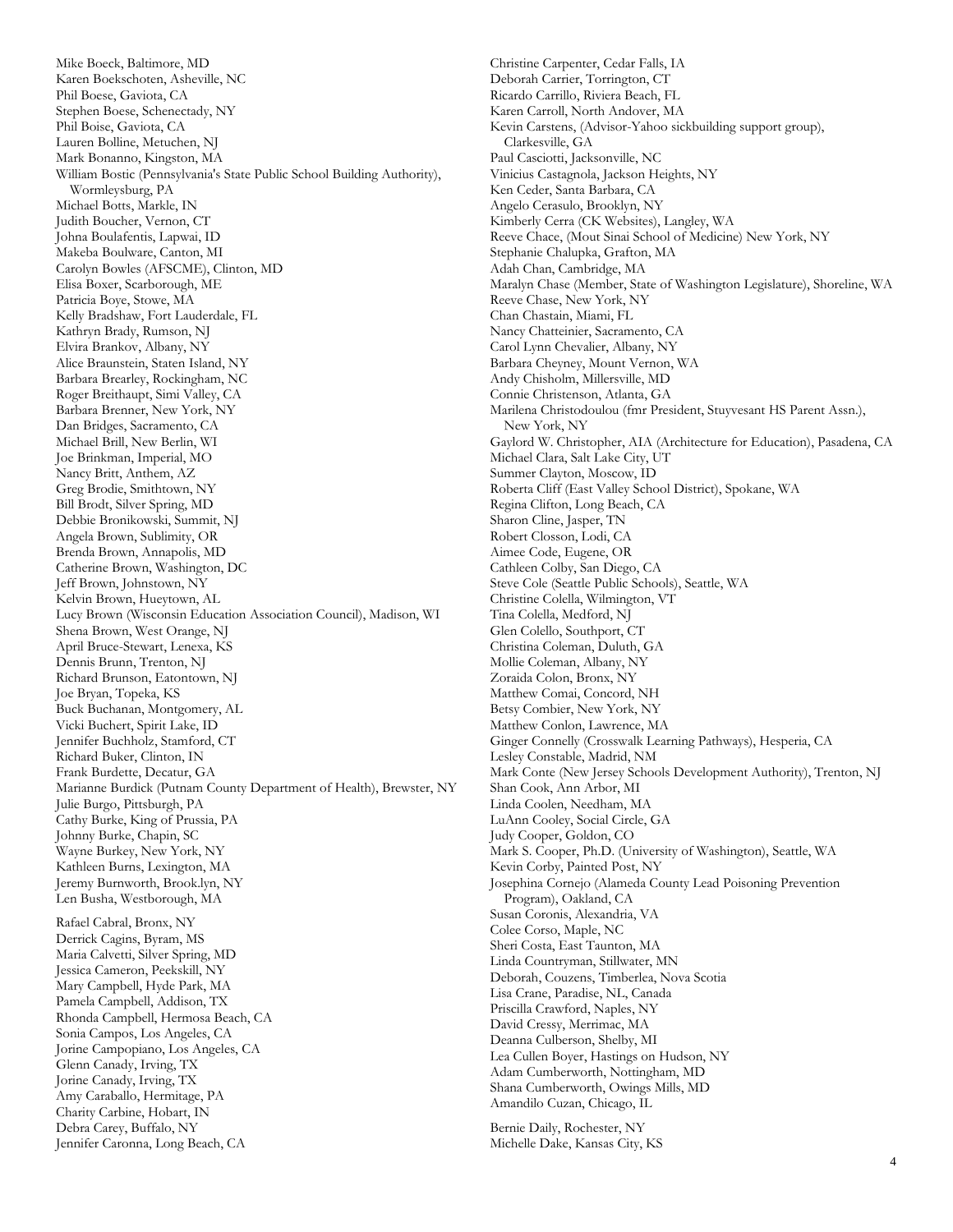Skip Dallen, Commerce, CA Debra D'Angelo, Gulfport, MS Victoria D'Annunzio, Norwood, MA John D'Arpino, Rochester, NY Michelle Dake, Kansas City, KS Michelle Davis (Children's Environmental Health Initiative), Grand Rapids, MI Nancy Davis, Pepperell, MA Benjamin Dee, Atlantic City, NJ Randy & Judy Dees, Harrison, AZ Lisa DeFouw, Manville, NJ Alice DeLuca, Stow, MA Dawn DeMarco, Delmar, NY Ranjit Deora, Matthews, NC Susan DiGiorgio-Poll, West Chester, PA Carlo Diiorio, Palatine, IL Cliff Dimond, Davis, CA Bob Dolezal, Cambridge, MN Kathleen Dolezal, Cambridge, MN Francisco Dominguez, Staten Island, NY Antoinette Dominicci-Fifoot, Hopatcong, NJ Stephen Dominicci-Fifoot, Hopatcong, NJ Carrie Doolittle, RN, San Jose, CA Ashley Doolittle, Dunwoody, GA Johnnie Dougan, Prescott, AR Heather Dougherty, Ronkonkoma, NY Vanda Dove, Clarenville, NL Debra Dowd, Hampton, NH Ashley Drake, West Sand Lake, NY Denise Drawsky, Calistoga, CA Rodney Drouillard, Los Angeles, CA Cheryl Drown, Southbury, CT Stephanie Dulmage, Orchard Lake, MI Reed Dunlea, Brooklyn, NY Harry Dunsker, East Greenbush, NY Ashly Duryea, Holtsville, NY Monica DuShane, Saint Paul, MN Lucy Eberhart, Charleston, SC Joan Edelstein, Oakland, CA Adrienne Edmunds, Crested Butte, CO Glenda Edwards, Moscow, ID Lindsay Ellington, Merced, CA Andrew Ellsworth, Pittsburgh, PA Patrick Ely, E. Corinth, VT Lawrence Eger, Albany, NY Marie Eoff, Albany, NY Eszter Erdelyi, San Francisco, CA Gary Erkfritz, Newbury Park, CA Polly Ernest (Vancouver School District) Vancouver, WA Erika Estades, Brooklyn, NY Louis Esteves, Farmingville, NY Diane Ethier, Pomfrey Center, CT Rory Anne Eubank, Washington, DC Suzette Euscher, Tonawanda, NY Bianca Evans, Pentonia, MS Ellen Evans, Lafayette, CA Shelia Evans, Germantown, TN Maureen Fairlie, East Hampton, NY Judy Fallows, Watertown, MA Irene Farrow, (Earth Day Network), Washington, DC Leann Faust, Noblesville, IN Amy Fay, Radnor, PA T.J. Feiden, Olmstedville, NY Henry Felan, Shreveport, LA Michele Ferguson, Wilton, CT Nicole Fey, Knoxville, TN Leslie Fields, Washington , DC Cesar Figueroa, Mexico City, Mexico

Kelly Fincher, Denton, TX Lauren Finder, Ridgewood, NJ Wanda Finney, Salem, NY Barb Fissel, Pittsboro, NC Carrie Flatman, San Antonio, TX Jennifer Flattery, Richmond, CA Hedy Flechner, Woodstock, MD Lynda Joan Folk, East Setauket, NY Brad Folkens, Sugar Grove, IL Sarah Folkens, Sugar Grove, IL Sarah Forman (Children's Community Programs of CT), New Haven, CT Grant Ford, Fortitude Valley, Queensland Paul Foster, Charleston, WV Mark Fountain, Troy, NY Denise Frakes, Federal Way, WA Lori Frances (PENN State University), University Park, PA Alana Franco, Canyon Country, CA Dennis Francoeur, Northwood, NH Debra Franklin, McDermott, OH Karen Franks, San Antonio, TX Janet Fraser, Hamilton, ON John Frederick, Altoona, PA Wendy Freeburn, Washington DC Jill Freeland, Middlebury, CT Beth Friedman-Romell, Shaker Heights, OH Barbara Friel, Havertown, PA Pam Frohman, Carlisle, PA Mayra Frommelt, Davidson, NC Arisa Fuller, Brooklyn, NY Gail Gaillard, Springfield, MA Jodi Gantz (Stewartstown Elementary School), Stewartstown, PA Carolyn Garcia, Bemidji, MN Crissy Garcia, Lapwai, ID Jennifer Garcia, Houston, TX Amy Gardner, Albany, NY Anita Garner, Atlantic City, NJ Anastasia Garren, Fairview, NC Thomas A. Garza, Chicago, IL Rosalia Gaspar, Chicago, IL Maryann Gasparino, Brooklyn , NY Connie Gastler, New York, NY Barbara Gates, Irvine, CA Phil Gattis, Ulster Park, NY Jeff Gaul, Niskayuna, NY Carina Gaynier, Farmington Hills, MI Amanda Gebicki, Westport, CT Cathie Gehrig, Nunda, NY Linda George-Wisnom, Sierra Vista, AZ Dreama Ger, Olney, MD Mary Beth Germann, RN, Herkimer, NY Emily Germenian, San Francisco, CA Dave Geroux (CUPE Local 4168), Wallaceburg, ON, Canada Elena Gil, Elmhurst, NY Beth Gilbertson, Kent, WA Robyn Gilden, Baltimore, MD Sam Gilkey, Macon, MS Michael Gilleland, Rapid City, SD Melissa Gilligan, Gretna, NE Julian Ginos, Brooklyn, NY Melissa Glennon, Tannersville, NY Rita Gnapp, Tempte, AZ Marie Godfrey, Cheektowaga, NY John Goekler, Sante Fe, NM D. Goetz, Albany, NY Kimberly Gogolewski, Lake Villa, IL George Goin (Cascade Locks School), Cascade Locks, OR Ellie Goldberg, Newton, MO Nate Goldshlag, Arlington, MA Martin Gonzalez, West Sacramento, CA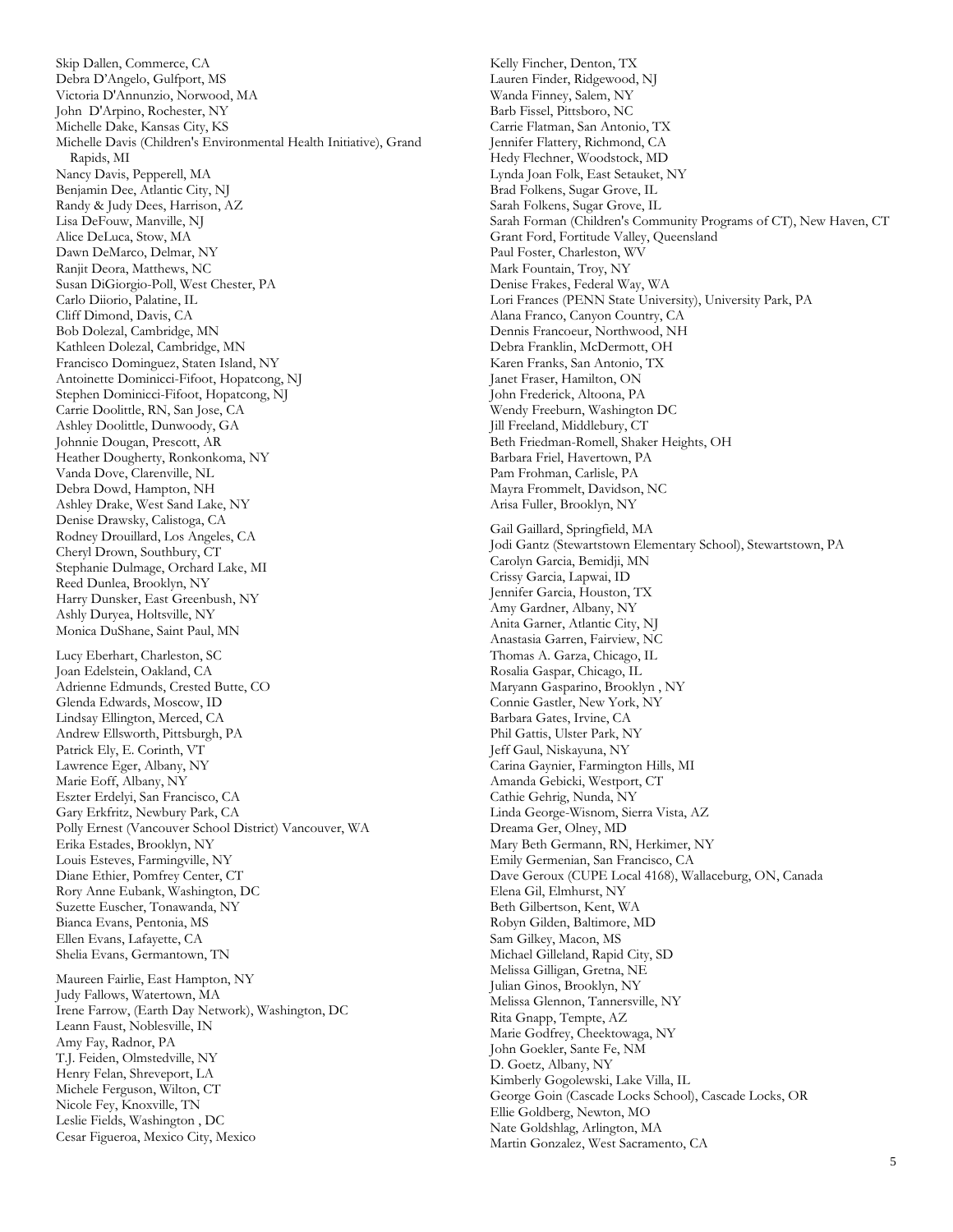Raul Gonzalez, Reno, NV Vonnie Good, Dallas, OR Karen Goode, Elkins Park, PA Maria Gorgo-Gourovitch, Philadelphia, PA Pam Gorney, Oyster Bay, NY Joyce Gould, Portland, CT Dawn Graff-Haight, McMinnville, OR Merry Grasska, Dana Point, CA Wade Gray, Oklahoma City, OK Jennifer Green, Wheaton, IL Twhanna Green, Ph.D. (Howard University/Dept. of Communications Sciences), Washington, DC Paula Greene, Cambridge, NY Fran Greenman, Manlius, NY Diane Greer, Brooklyn, NY Kristle Grell, Brooklyn, NY Emily Grissinger, Manheim, PA Pam Grocer, East Greenwich, RI Joshua Gross, Chicago, IL Dee Guay, Denton, TX Graziella Guidone, Cordoba, Argentina Cherie Gullo, Geneseo, NY John Gunderson, Modesto, CA Dawn Gunning, Fairfax, VA John Gustafson, Ottsville, PA Nancy Gutknecht, Madison, WI Jack Haefling, Indianapolis, IN Suzanne Haerther, Atlanta, GA Joan Haff, Auburn, NY Sharon Haga (Bandon School District), Bandon, OR Mary Hahn, Nazareth, PA Jan Haley, Hopewell Jct., NY Linda Hall, Harwinton, CT Susan Hall, Hoboken, NJ Tim Halloran, Nassau, DE Chip Halverson, Portland, OR Linda Hamann, Blissfield, MI Wendy Harnisher, Clifton Park, NY Floriana Hanna, Lake Havasu City, AZ Sara Hannon, Anchorage, AK Tim Hardin (Tacoma Pierce County Health Department), Tacoma, WA Lacretia Hardy, Lansing, MI John Harlow, Pontotoc, MS Lenore Harris, Ventura, CA Phyllis Harris Swenson, Lowell, MA Tris Harris, Chicago, IL Zoe Harris, Somerville, MA Ellen Harrison, Wilmington, NC Sharon Hartman, Fayetteville, NC Nancy Harvey, Jemes Pueblo, NM Ramona Hasty, Sterling City, TX Janice Hatch, RN, Bridgton, ME Michael Hatcher, Atlanta, GA Kristin Hatfield, Newburgh, NY Katherine Hawksworth, Sacramento, CA Michal Healy, Roseville, CA Kristin Hebert, Miami, FL Bekki Heckman, Lawrence, KA Miriam Heilbrun, Brooklyn, NY Sue Helback, Corvallis, OR Liz Helgren, Gages Lake, IL Cindy Heller, Franklin, PA Robein Heller, Grosse Pointe, MI Virginia Hendee, Atlanta, GA Candace Hendershot, Findlay, OH Katy Henkel, Champaign, IL Sarah Henris, Bayville, NY Stephanie Henson, Alexander, AR Chris Heptinstall, San Diego, CA

Flo Herald, Lehigh Acres, FL Edward Herbert, Albany, NY Rachel Hernandez, Bandon, OR Jacqyln Herron, Dallas TX Rebecca Hertzog, Gig Harbor, WA Patrick Hess, Brooklyn, NY Bryan Hetherington, Rochester, NY Peter Hetzel, Chicago, IL Allison Heyden, Port Charlotte, FL Barbara Hickcox (Ohio Department of Health), Columbus, OH Gail Hiduke, San Clemente, CA Lisa Hielscher, Northfield, IL Carol Hill, Rochester, NY Alycia Hillman, Ann Arbor, MI Deborah Hilton, Oswego, NY Carolyn Himottu, Auburn, MA Erik Hinds, Mounds View, MN John Hines, Fairport, NY June Hiza, Northfield, MN Kyle Hodges, Twin Falls, ID Pat Hoffman (Martin Luther King Jr. Charter School), Springfield, MA Michael Hoffner, Hauppauge, NY Kathleen Hogan, Saranac Lake, NY Virginia Holley, Oxon Hill, MD LoriAnn Holmes-Wheaton, New York, NY Laurie Holtan, Springfield, VA Barbara Honeycutt, Wilson, NC Marion Hopkins, Atlanta, GA Adele Houghton, Austin, TX Cynthia House, Newark, NJ Rob Hovey, Canandaigua, NY Carl Howard, Orlando, FL Paul Howard, Canton, MI Christi Howarth, Long Beach, CA David Hughes, Essex Jct., VT Krista Humbert, Amsterdam, NY Jeanne Hunt, Jefferson City, MO Allison Hutchens, Montevideo, MN Julie Hutchingson, Orlando FL Leslie Hutton, Hastings of the Hudson, NY Lisa Iacopino, Arlington Heights, IL JD Ibata, St. Louis, MO Susan Impastato, New York, NY Siha In, Columbus, OH Karl Ingoldsby, Alton, NH Anna Ipsen, Glenville, NY Peter Isburgh, Austin, TX Marcie Jacobs, Parker, CO Jack Jacobson, Washington DC Dawn Jacoby, Phoenix, AZ Ward Jacox, Phoenix, AZ Fox Jason (Utah State University), Logan, UT Linda Jaspersen, Northport, NY Tangella Jenkins, Conyers, GA Wendy Jensen, Ballwin, MO Natalie Jeremijenko, New York, NY Ralph John, Abuja, Nigeria Debbie Johnson-Atkinson, Costa Mesa, CA Karen Johnson, St. Louis, MO Kate Johnson, Massapequa, NY Scott Johnston, Greenville, SC Julie Jonas, Girdwood, AK Hillary Jones, Avondale, PA Jeffrey Jones, Albany, NY Julie Jones, Edina, MN Lisa Jones, New York, NY Malia Jones, Los Angeles, CA Mark Jones, Sun Prairie, WI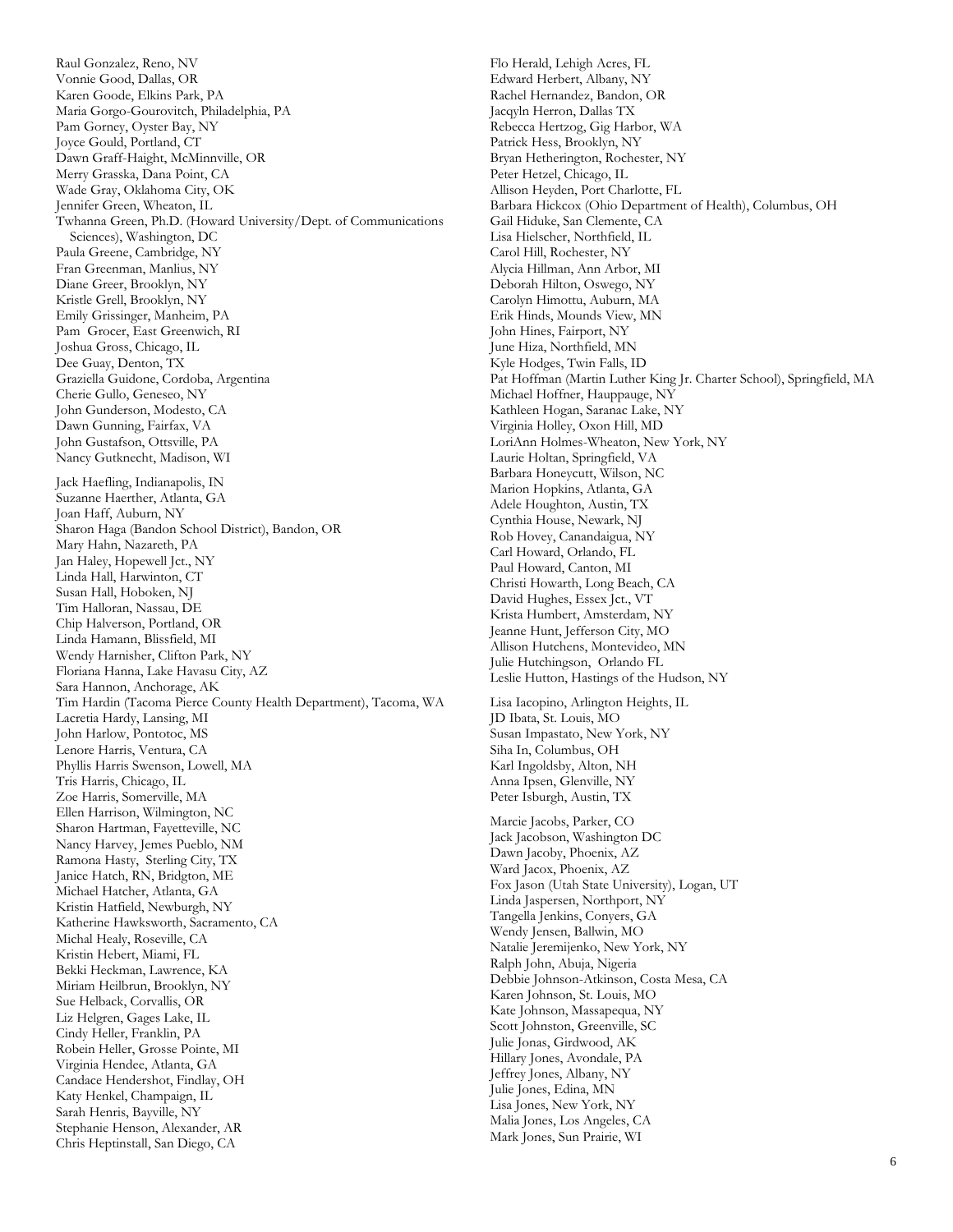Keisha Jordan, Dobson, NC Benjamin Joseph, La Jolla, CA Patricia Joseph (PTA, fmr CEC member), Brooklyn, NY

Robert Kaczynski, Islip Terrace, NY Angela Kadian, Bayonne, NJ Siri Kagan, Staten Island, NY Tinku Roy Kalakotla, Warangal, India Trish Kametani, Torrance, CA Joette Kane, Hopewell Jct., NY Don Kapinos, Houston, TX James Karabaic, Austin, TX Tess Karwoski, Lansing, MI B Kasher, Charlotte, NC Christina Kasik, West Palm Beach, FL Amy Kasney, Ft. Myers, FL Shelley Kawamura, Windsor, CO Catherina Kedjidjian, Deerfield, IL Laura Keeton, Lemoore, CA Melissa Kells -Burdick, Vero Beach, FL Krista Kelly, Accord, NY Margaret Kelly, Bethel Park, PA Melinda Kelly, Brookfield, CT Michael Kelly, Brookfield, CT Jill Kemp, Mohnton, PA Wayne Kemp (NCEF), Washington, DC Lydia Kemppainen, Los Angeles, CA Vincent Kendrick, Deerfield Beach, FL Lissandre Kenkel, Annandale, VA Daniel Keough, Ithaca, NY Audra Keppel, Glendale, AZ Syndy Kevitz -Furderer, Wilmington, NC Cheryl Keyes, Westborough, MA Farida Khan, Kwazulu, Natal Kristian Kicinski, Seattle, WA Christine Kielb, Troy, NY Jenna Kilt, Brooklyn, NY Samuel Kim, Tenafly, NJ Chrissy King, Ferndale, MI Kathy King, Westborough, MA Kevin Kirby, Baton Rouge, LA Kim Kirchhoff, Ithaca, NY Anthony Kirincic, Dix Hills, NY David Kirk, Rockland, MA Greg Kish, Charlotte, NC Christy Klaus, Atlanta, GA Sally Klingel, King Ferry, NY Nickie Knight, Scottsdale, AZ Time Kobata, Orange, CA Nancy Koch, Grand Island, NY Deb Kohn, Flint, MI Jeanette Koncikowski, Blasdell, NY Susan Konvit, Cornwall, NY Cathy Kooy, Ephrata, WA Shannon Kopecky, Evanston, IL Deborah Knowles, Rome, GA Joyce Kramer, Charlotte, NC Sharon Kramer, Esondido, CA Shelley Kramer, MPH, Malibu, CA Gary Krumwiede, San Diego, CA Lauralyn Kulpa, Valatie, NY Cathy Kumor, Uniontown, PA

Nicole LaBrocca, Jackson, NJ Maureen LaBryer, Gulf Breeze, FL Rick LaBuhn, San Marcos, TX Joshua Ladd, Orlando, FL Mary Lamielle, Voorhees, NJ Noelle Lamuniere, Falls Village, CT Marla Lancaster, Roseburg, OR

Jennifer Landau, Pleasantville, NY Leroy Landers, Portland, OR Angel Landgrover, Kingwood, TX Juliet Landler, Hong Kong, HK Kathy Landwehr, West Alexandria, OH Ginny T. Lane (Boston Teachers Union), South Boston, MA Heather Lantz, Kendallville, IN Kristi Lapinski, Easthampton, MA Cherly Lardner, Arlington Heights, IL Heather Larkin, High Point, NC Kris Larson, Amhert, MA Christina Lastowski, Albany, NY Sharva Laye, Atlanta, GA Dasha Lebedeva, Bronx, NY Lisa Ledbetter, Valrico, FL Jeff Ledford, Sun Valley, ID Chris Lehmann, Baltimore , MD Penny Lehmann, Sitka, AK Jack Leiss, Cedar Grove, NC Christina Lemley, Washington, VA Janet Lenius, Minneapolis, MN Jenn Leonard, Spanaway, WA Robert Lesko, New York, NY Robert Leslie, Port Orchard, WA Lenita Leufkens, Brampton, ON, Canada Darren Levere, Welland, ON, Canada Lee Lew, Katonah, NY Katie Libbon, Rendoldsburg, OH Penny Liberatos, Valhalla, NY Katharine Lienhop, Queens, NY Mary Limburg, Elgin, IL Denise Lindak, North Olmstead, OH Brad Lindell, Ronkonkoma, NY Harmony Lindhardt, Salt Lake City, UT Claudia Linh, Los Angeles, CA David Lipton, Raleigh, NC Jill Litt, Aurora, CO Tara Little, Waterbury, CT Jared Liu, Beltsville, MD Joseph Loeb, Memphis, TN Michele Loewe, Ann Arbor, MI Janne LoFaro, Holly Springs, NC Lela Lofton, Betroit, MI Lauren Loizides, New York, NY Jackie Lombardo, Earlysville, VA Krystle Long, Jackson Heights, NY Victoria Loorz, Ventura, CA Corie Lopez, Chico, CA Peter Lotocky, Horseheads, NY Shanna Losee, Ronkonkoma, NY Adrienne Losh, Washington, DC Christine Lothen -Kline, Columbia, MD Brad Lowe, Orlando, FL Jenny Lowell, Auburn, ME Anita Lucas, Mt. Pleasant, SC Joseph Lucas, Chino Hills, CA Marleen Luckman, Ojai, CA Teresa Lui, Richmond, TX Allison Lyerly, Greenville, NC Marcy Lynn, New York, NY

Kristen Macchio, Rokonkoma, NY Judith MacDonald, Sparta, NJ Carolyn MacDonell, Middletown CA Yvette Mack, Nashville, TN Kate MacNeil, Hendersonville, NC Daniel Madrigal, San Francisco, CA Jennifer Magna, Wayne, NJ Bonnie Magnetti, Auburn, CA Nancy Malmberg, Homedale, ID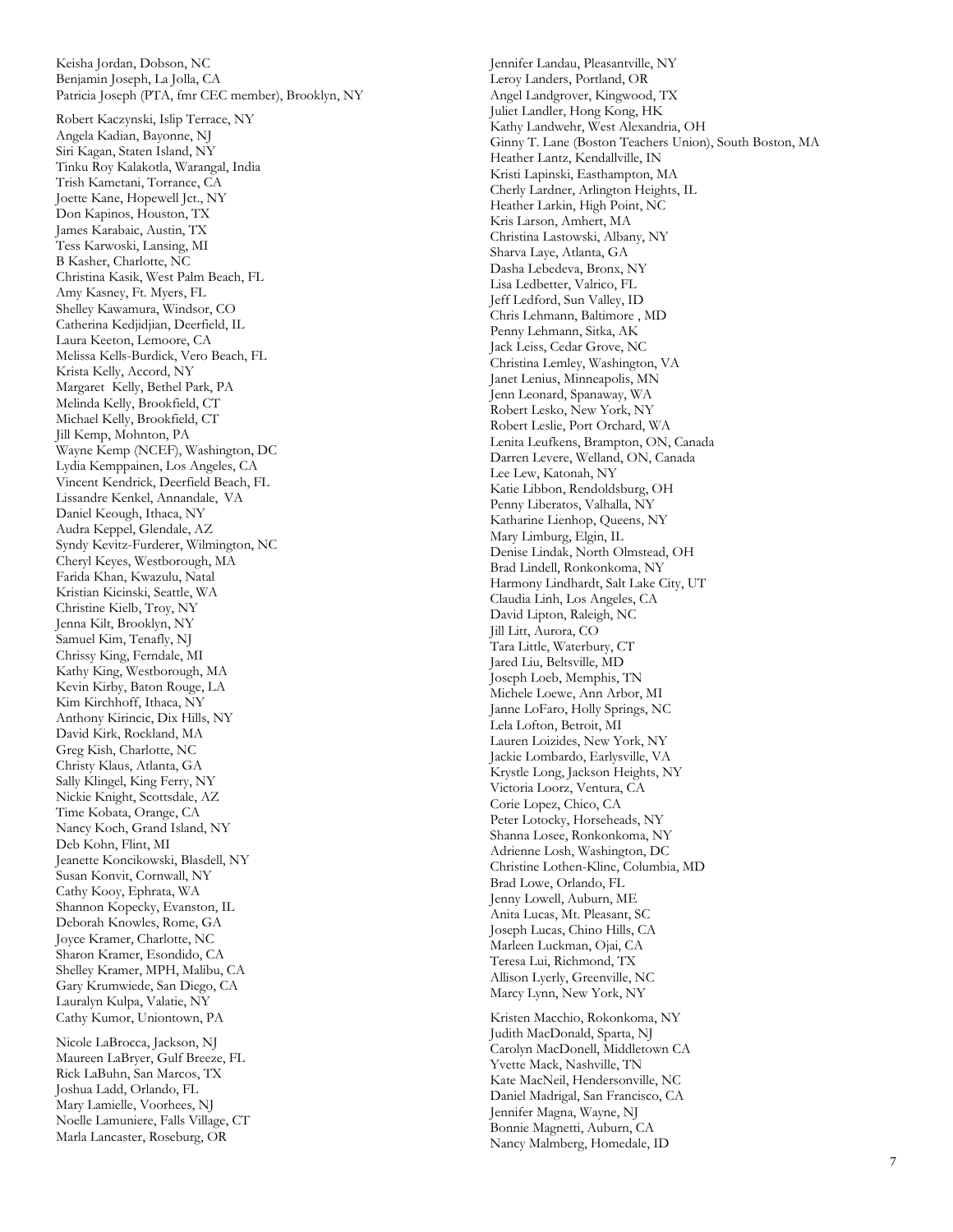Lisa Mahan, Granby, MA Heather Major, Mt. Clemens, MI Bob Makowski, Addison, T X Jerald Malone, New Orleans, LA Kathy Malone, Brighton, MI Jessica Maloney, Madison, WI Steu Mann, Phoenix, AZ Brenda Marcoux, Leominster, MA Polly Mariani, Chicago, IL Adrienne Markowitz, Montclair, NJ Vicki Marks, Naperville, IL Sabrina Maron, Los Angeles, CA Wendy Marsh, Elmhurst, IL W Marshall, Elmhurst, IL Kirsten Martin, Coweta, OK Rhonda Martin, Concord, NH Aislinn Mason, Lawrenceville, GA Miranda Massie, New York, NY James Masterson, Skokie, IL Rory Mauschbaugh, Pleasant Hope, MO Nadine Maxwell, Uniondale, NY Deborah McCabe, Salisbury, MD Heather McCartney, Sun Prairie, WI Zachary McClure, Norwood, NY Christine McCollum, Hobart, IN Carol McCormick, New York, NY Teresa McCormick, Lakewood, WA Marianne McCoy, Albany, NY Heidi McDonald, Oak Harbor, WA Margie McDowell, Des Moines, IA LueElla McFadden, Jersey City, NJ Daniel McGough, Ithaca, NY Maureen McGovern, New York, NY Jennifer McInroe, West Linn, OR Brenna McIntyre, Miles City, MT Cindy McKee, Blackwell, OK Jennifer McKinnon, Norristown, PA Elizabeth McLaughlin, Ediboro, PA Kim McLaughlin, LeRoy, NY Theresa McLees, Placerville, CA Tamara McMath, Columbus, OH Jyothi McMinn, Bentonville, AK Jeanne McNaney, Greenwich, CT Besty McNeil, West Sacramento, CA Kathy McPhail, Austin, TX Anthony Meints, Lincoln, NE Jackie Merritt, Chandler, AZ Sarah Metzler, Troy, MI Michelle Meyer, Ottawa, ON Renata Meyer. New York, NY Wendy Meyer, Southampton, NY Barbara Meyers, Cranberry Isles, ME Maggie Michel, Tuscon, AZ Larry Michelson (Florida International University), Hialeah, FL Chris Middings, Burlington, VT Kathy Mikkelson, Highlands Ranch, CO Christine Miley, Duluth, GA Jo Miller, Minneapolis, MN Heidi Miletich, Brushton, NY Johanna Miller, Sartell, MN Moses Miller, Greenwood, SC Pamela Miller, Anchorage, AK Rita Miller (American Cancer Society), Glen Allen, VA Sean Miller (Earth Day Network), Washington, DC Joanne Minor, Ponca City, OK Jeanine Mitchell, Puyallup, WA Susan Mitchell, Cleveland, NY Arthur Mitchum, Albany, NY Teresa Moeller, Vancouver, WA

Maria Morales, Beaumont, TX Nancy Moran, Jacksonville, NC Brenda Morawa, Atlanta, GA Melissa Morazan, Danville, CA Cliff Morin, Chepachet, RI Katherine Morrice, Nashville, TN Andrea Morris, Jackson, MS Colin Morrison, Boulder, CO Paul Morse, Lowell, MA Jeanie Moseley, Sedalia, MO Audric Moses, Edmonton, A B, Canada Virginia Mott, Lakeville, ME Robert Mowery, Tempte, AZ Bill Mudd, San Jose, CA James Murphy, Troy, NY Lori Muray, Evansville, IN Burleigh Muten, Amherst, MA Cheryl Myers, Austin, TX

Robin Nardi, Parlin, NJ Lois Nase, Lancaster, PA Martha Nelson, Ozone Park, NY Johnnie Nemec, Cooperstown, NY LaMonica Nettles, Lithonia, Georgia Sabrina Nedell, Cleveland, NY Laura Neuman -Howe, University City, MO Sarah Nicholas, Long Beach, NY Shalise Nichols, Chicago, IL Anne Nicklin, Brooklyn, NY Michelle Niedermeier, Philadelphia, PA Janis Nielsen, Sacramento, CA Quoc Nguen, Washington, DC Michelle Nolan (NYS PTA), Ithaca, NY Philippa Norman, Chicago, IL Shelby Norris, West Palm Beach, FL Dan Noyes, New London, NH Lisa Noyes, Pensacola, FL Christine Nyburg, Langley, WA

Nory Oakes, Voluntown, CT Edwina Oballe, San Jose, CA Erin O'Brien, Dallas, TX Mary O'Brien Uhlmansiek, Kirkwood, MO Patrick O'Brien, Rockledge, FL Katherine O'Dea, New York, NY William J. O'Dwyer (Grandparent), St. Augustine, FL Miriam Oettli, Seattle WA Tom Ogren, San Luis Obsipo, CA Dawn Oh, Phoenix, AZ Benjamin Olagadeyo, Newark, NJ Veronique Olivarez, Commerce, CA Erik Olsen, Chicago, IL Claris Olson, Park Ridge, IL Lori Ondos, McMurray ,PA Thelma Orbos, Oxon Hill, MD Robin Organ, Mansfield, MA Ian Ornstein, Tuscon, AZ Anne Orsini, Troy, NY Constance Ortiz, Palm Bay, FL Tony Ortiz, San Jose, CA Christine Oster, Valatie, NY Kate O'Stricker, Ellicottville, NY Ellen Ott, Trempealeau, WI Cindy Owsiany, Bailey, CO Kagan Owens, Reston, VA Arife Ozkan, Concord, NH

Sheila Pace, Diamonhead, MS Sheryl Padgett, Mascotte, FL Rhonda Paglia, Hermitage, PA Debra Paior, Reno, NV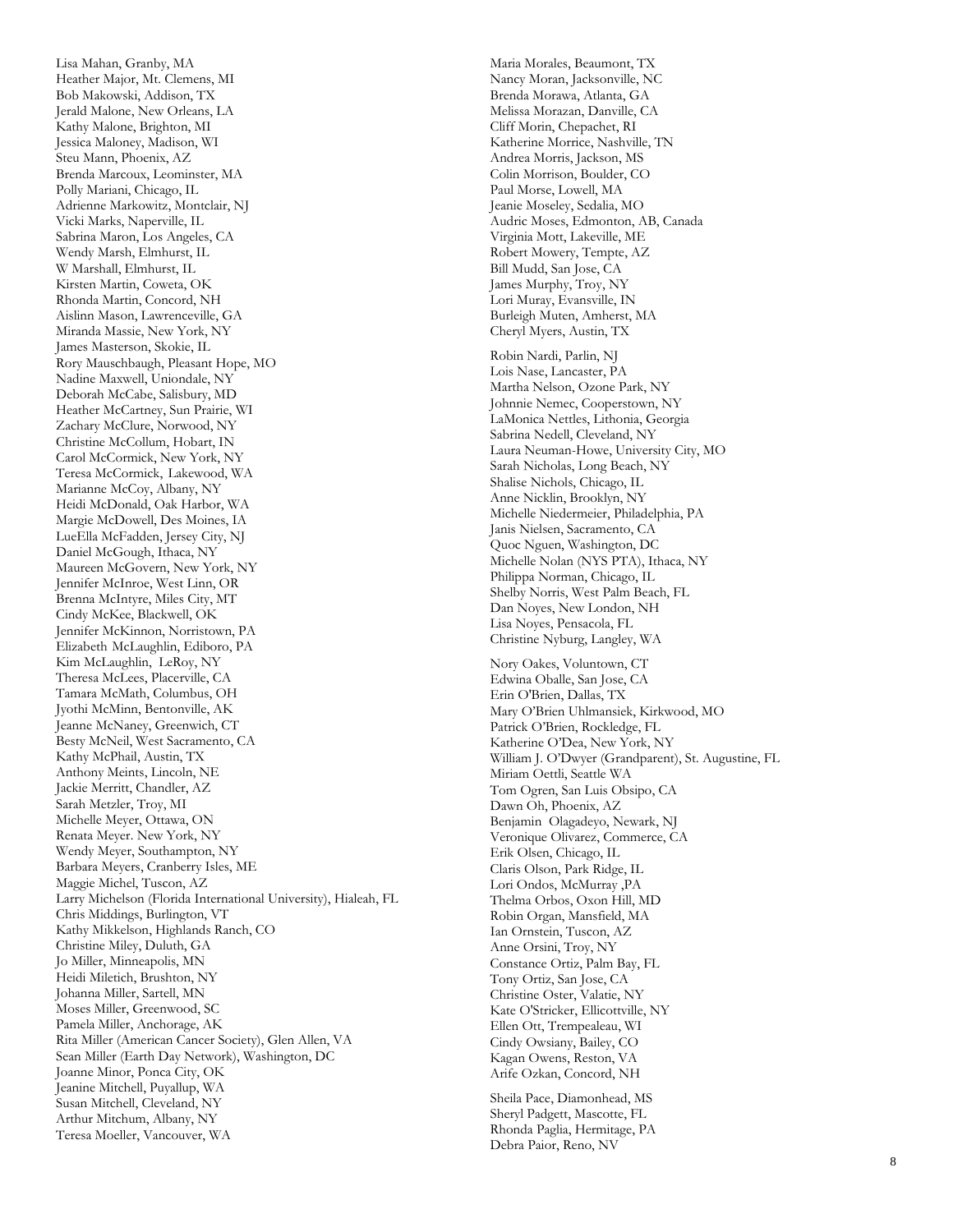Kristen Paiva, Winsted, CT Carole Paladino, Newfield, NJ Stacye Palmer, Bladensburg, MD Johanna Paltrineri, Tewksbury, MA Faustino Pankhurst, Richmond, IN Wendy Pantle, Renton, WA Jillian Panzella, Little Neck, NY Beth Pardo, Wading River, NY Christene Parker, Brielle, NJ Rhea Parks -Smith, Orlando, FL Naomi Partner, Santa Clara, CA Devon Paskewich, Balitmore, MD Calley Pate, Palm Harbour, FL Joan Patterson, Mineapolis, MN Nissa Patterson, Albuquerque, NM Andrea Pattini, Mendoca, AR Deven Payne -Sturges, Washington, DC Nancy Pearsall, Lansing, MI Mary Peed, Plymouth, NC Ericka Pelechowicz, Marysville , CA Leo Petrilli, Windsor, O N, Canada Deborah Petti, New York, NY Kathleen Pfeiffer (Fort Ann School) Fort Ann, NY Beth Phillips, Palos Park, IL Sabina Phillips, Bloomfield, NJ Jon Piepenbrink, Oak Harbor, WA Lisa Pierce, Vancouver, WA Terry Pierson, Brewer, ME Cindy Pidnatore, Littleton, CO William Pierce, Maple Grove, MN Emily Pike, St. Louis, MO Timothy Pittman, Simpsonville, SC Maria Vittoria Pitzalis, Greenville, NC Judy Plapinger, Ashland, OR Tanya Poer, Dry Ridge, KY Daria Polanchik, Orangeburg, NY Anna Pollack, Alexandria, VA Cheri Pokipala, Kaneohe, HI Joseph Ponessa, Ph.D., Moorestown, NJ Georgie Porter (EI, Inc.), Glen Allen, VA Kevin Poston, Watertown, WI Shelly Pottorf, Houston, TX Bonita Poulin, Jordan, NY Jackie Powe, Van, TX Sandy Powell, Montgomery, AL David Pratt, Hauppauge, NY Megan Prehemo, Colebrook, NH Barry Price, Bearsville, NY Helen Propersi, Larchmont, NY Jenna Protzko, Manassas, VA CJ Pruitt, Chicago, IL Elizabet Pulcini, Scottsdale, AZ BriAnn Radeke, Littleton, CO Susan Radics, Atlanta, GA Maria Raff, San Francisco, CA Vidhya Rajesh, Abu Dhabi, UAE Nicholas Rajkovich, Rensselaer, NY Olivia Ramirez, New York, NY Ashley Randall, Leesburg, GA Doris Rapp, MD, Scottsdale, AZ Russell Rapp, Bohemia, NY Leslie Raschella, Commack, NY Molly Rauch, Washington, DC Helen Rebull, Falls Church, VA Aggi -Rose Reddin, New Dominion, PE, Canada Bobbie Reece, Eucha, OK Roger Reed, Castle Rock, CO Mike Reid, Miami, FL Mary Reiter, Dallas, TX

Kim Reitterer, Charlotte, NC Charles Rettiger, Gainesville, GA Crystal Reul -Chen, Sacramento, CA Jord Reyes -Montblanc, New York, NY Angie Richards, Amsterdam, NY Jessica Richards, Fredonia, NY Gaylene Richardson, Cherryville, NC Jennifer Richter, Westfield, NJ Elena Rico, San Pedro, CA Elizabeth Ringle, Madison, WI Molly Risdall, Plano, TX Bruce Risley, Dolgeville, NY Briana Rivera, Anniston, AL Laura Rivera, Iansdale, PA Mary Rivkin, Baltimore, MD Joni Rix, Denver CO Ruth Rizzi, Scituate, MA Pam Roberds, Kennesaw, GA Paul Roberts, Lubbock, TX Katherine Robertshaw, Washington, DC Charles Rockford, Jersey City, NJ Shelby Rodriguez, Antelope, CA Nicole Rogers, San Antonio, TX Andrea Rogoff, West Bloomfield, MI Susan Rollins, Aberdeen, MD John Rollow, Glendale, CA Kate Roper, Boston, MA Bobbie Rose, Berkley, CA Maureen Rose, Santa Fe, NM Mayra Rosa, Bronx, NY Linda H. Rosen, Hoffman Estates, IL Jennifer Rosenberg, Indianapolis, IN Susan Rosenberg, Arcadia, CA Neal Rosenblatt, Louisville, KY Deanna Rossi, Richmond, CA Kathy Rossland -Hulce, Brookfield, CT Melissa Rothenberger, Wernersville, PA Sally Rubio, Doral, FL Evelyn Ruosso, Juneau, AK John Russell, Mahopac, NY Rhonda Russo, Lakota, ND C. Ryan, New York, NY Kathryn L. Ryan, RN, BSN, Lakewood, OH Richard Ryan, Redmond, WA Susan Ryan, New York, NY Doug Sacra (HMFH Architects, Inc.), Cambridge, MA Lisa Safago, Muskego, WI Nikki Sajudin, Bartonsville, PA K Samuels, New York, NY Victoria Samulski, RN, Jersey City, NJ Elizabeth Sanford, Chestnut Ridge, NY

Mary Sauer, Lincolnshite, IL Kirsten Saunders, Tampa, FL Marsha Sawyer, Livonia, MI Pamela Scattareggia, Cohoes, NY Mike Schade, New York, NY Crystal Schaffer, Hackettstown, NJ Theresa Schippers, Yakima, WA Marianne Schnall, Woodstock, NY Barbara Schneider, Benbrook, TX Tracy Schnell, Prospect, PA Eiron Schofield (Living Architecture), Ketchum, ID Karen Schrantz, Seattle, WA Lisa Schroeder, Westfield, NY Andrea Schujman, Hampton, VIC, Australia Jacob Schultz, Minneapolis, MN Jill Schwartz, Southhampton, NY Susan Schwichow, Evanston, IL Kathlyn Scott, West Fargo, ND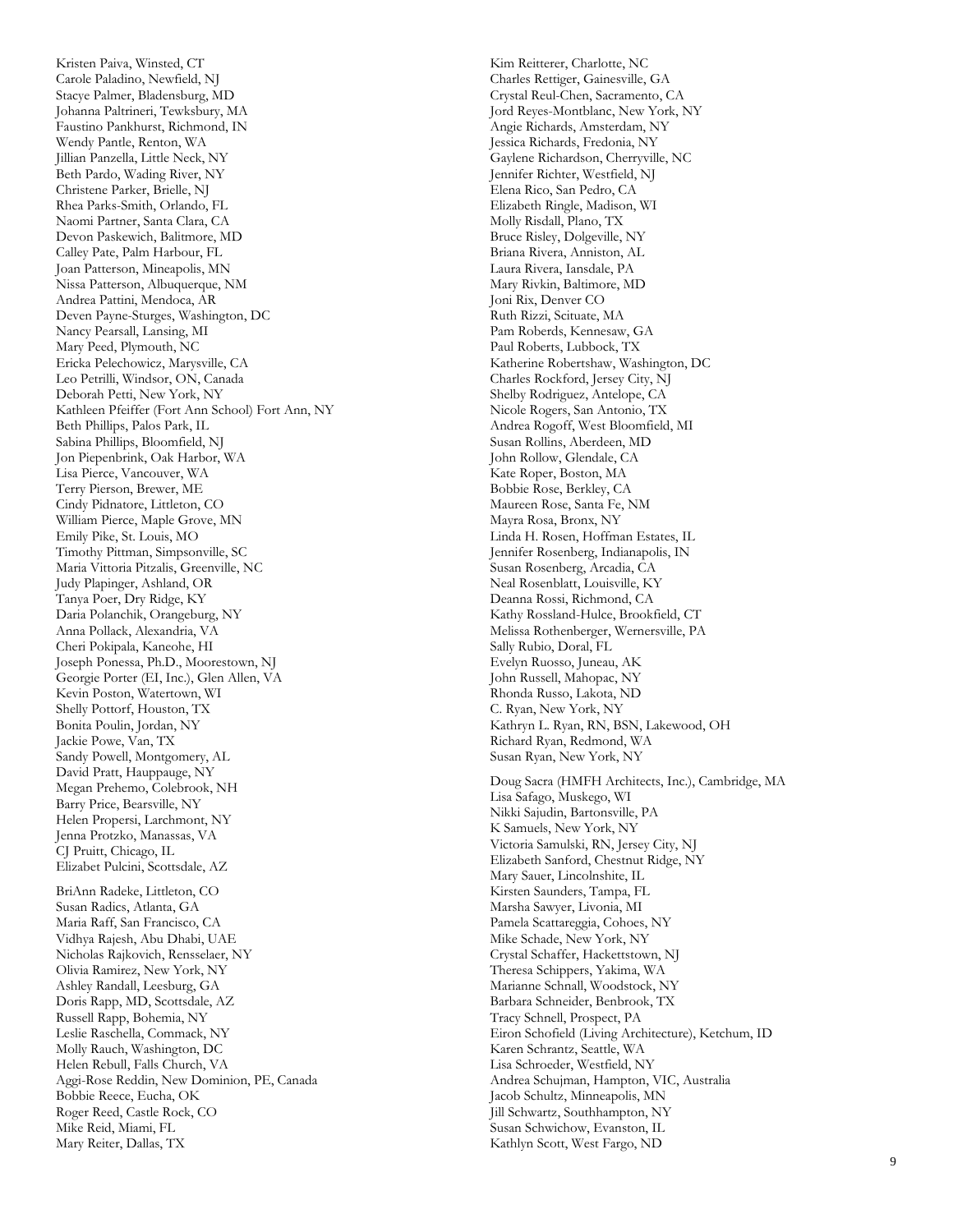Vicki Scott, Smithers, WV Beth Seabreeze, Kensington, MD Martin Sebuliba, Kampala, Uganda Claudia Sedano, Sahuarita, AZ Patsy Seeley, Portland, OR Jean Marie Sefcovic, Schenectady, NY Rebecca Self, Lexington, KY Diane Sepeda, Tulare, CA Elith Serrano, Bayamón, Puerto Rico Jennifer Seydel, Madison, WI Lynn Shansky (Leggett Valley USD), Leggett, CA Joel Shapiro, Austin, TX Anil Sharma, Delhi, India Mary Beth Sharp, Londonderry, NH Daniel Sharron, Troy, NY John Shaw, (New Wave, Inc.) Albany, NY Devon Sheehan, Sharon, CT Derek Shendell, Walnut Creek, CA Carol Shenon, Morage, CA Kim Sherrill, Charlotte, NC Tom Shimalla, Albany, NY Rhonda Shockley, Tyler, TX Lydia Shoemaker, Lucedale, MS Danny Shuler, Albion, NY Chuck Shwartz, Southampton, NY Deborah Siemonsma, Premont, TX Ginny Silhanek, Burke, VA Gina Silvesti, Hammonton, NJ Sheri Sims, Houston, TX Yalonda Sinde, Seattle, WA Jill Sink, Vinton, VA John Sinnott, Brentwood, NY Alexandra Sipiora, Chicago, IL Liana Siradze, Tbilisi, GA Shalini Sivanandam, Albany, NY E Skoviera, Round Rock, TX Stanley Slack, Rising Sun, IN Ona May Slauson, Bethany, CT Dan Smith, Cheverly, MD Kristine Smith, San Diego, CA LePaula Smith, Keller, TX Lois Smith, Elkton, MI Melissa Smith, Wichita, KS Robert Smith, Sterling, VA Tim Smith, Pleasanton, CA Yolonda Smith, Southfield, MI Carolyn Smith-Evans (NEA Healthy Schools Caucus), Salem, OR Richard Smoker, San Jose, MO Terry Snell, Derby, CT Kermit Snow, Harlem, MT Nancy Snow, Freeland, WA Stephen Sohn, Westport, CT Julie Sosa, Diamond Bar, CA Bruce Spencer, Andover, MA Lissa Spitz, Ann Arbor, MI Ben Spooner, Newton, MA Angela Sporer, Oak Ridge, NJ Deborah Stafford, Brewster, NY Simonita Stamps, Joliet, IL Lauren Staniec, Syracuse, NY Jill Stauffer, St. Anthony, IN Brooke Stebbins, Concord, NH Tenya Steele, Valley Stream, NY Heidi Steiner, Wooster, OH Cleo Stephenson, Feltham, Middlesex,UK Michele Steurer, Orefield, PA Amber Stevens, Lake Placid, NY Jim Stevens, New Bedford, MA Mari Stevenson, Nederland, CO

Bev Stewart, Petersburgh, NY Deborah Stewart, West Union, SC Gretchen Stewart, Seattle, WA Heather Stiltner, Columbia, SC Teresa Stimpfel, Robbinsville, NJ Diane Stitts, Encinitas, CA Melissa St. John, Madison, NJ Jeffrey Stone, Irvine, CA Michael Stone, Berkeley, CA Dennis Stratton, Beverly Hills, CA Bill Straus, Poughkeepsie, NY Lindsey Stricklin, Antioch, TN Christine Suarez-Fugere, Jacksonville, FL Chris Suchmann, Providence, RI Kaysie Sullivan, Watervliet, NY Tara Sullivan, Red Hook, NY Heather Susser, Ronkonkoma, NY Nancy Swan, El Mobile, AL Erin Switalski, Missoula, MT Diane Szlamczynski, East Syracuse, NY Linda Talbert, Round Rock, TX Matthew Tanteri, New York, NY Michelle Taylor, Tucson, AZ Paul Taylor, Roswell, NM Rives Taylor, Houston, TX Becca Tebon, Boca Raton, FL Michael Terraso, Houston, TX Julien Terrell, New York, NY Tiffany Tillman, Shelburne, VT Neva Thiessen, Wichita, KS Helen Thomas, Columbia, MD Jannay Thomas, Jamaica, NY Kimberly Thomas, Athens, GA Roland Thomas, Vermilion, OH Athena Thompson. Lake Oswego, OR Collette Thompson, Cincinnati, OH Kim Thompson, Tucson AZ Sarah Thompson, Indianapolis, IN Theresa Thompson, Houston, TX Gloria Thornton, San Francisco, CA JoAnn Thorstenson, North Grosvenor Dale, CT Jack Thrasher, Ph.D., Alto, NM Elizabeth Thuman, Cheektowaga, NY Molly Timko, Albany, NY Iris Tom, Chiangmai, HI Merna Torres, Bronx, NY Nancy Toth, Lorain, OH Karen Totino, Saratoga Springs, NY Kelly Travers-Main, East Schodack, NY Ramona Trovato, Crownsville, MD Valerie Tuck (Azalea Gardens Middle School), Norfolk, VA Susan Turner, Keytesville, MO Toren Turner, Edwardsville, IL Laura Turney, Pittsburgh, PA Belinda Unbehagen, Carriere, MS

John Upp, Dana Point, CA Paula Upp, Dana Point, CA Scott Uselman, Houston, TX Lana Usvitsky, Brooklyn, NY

Beth Valentine, Mayville, MI Michelle Valentonis, Tampa, FL Karen VanDyke, Nashville, TN Lone Van Kirk, Goose Creek, SC Holly Vanture, Orlando, FL Donna Vaughn, Paris, TN Charles Velasquez, Muscatine, IA Adriana Velez, Brooklyn, NY Lissette Velez, New York, NY